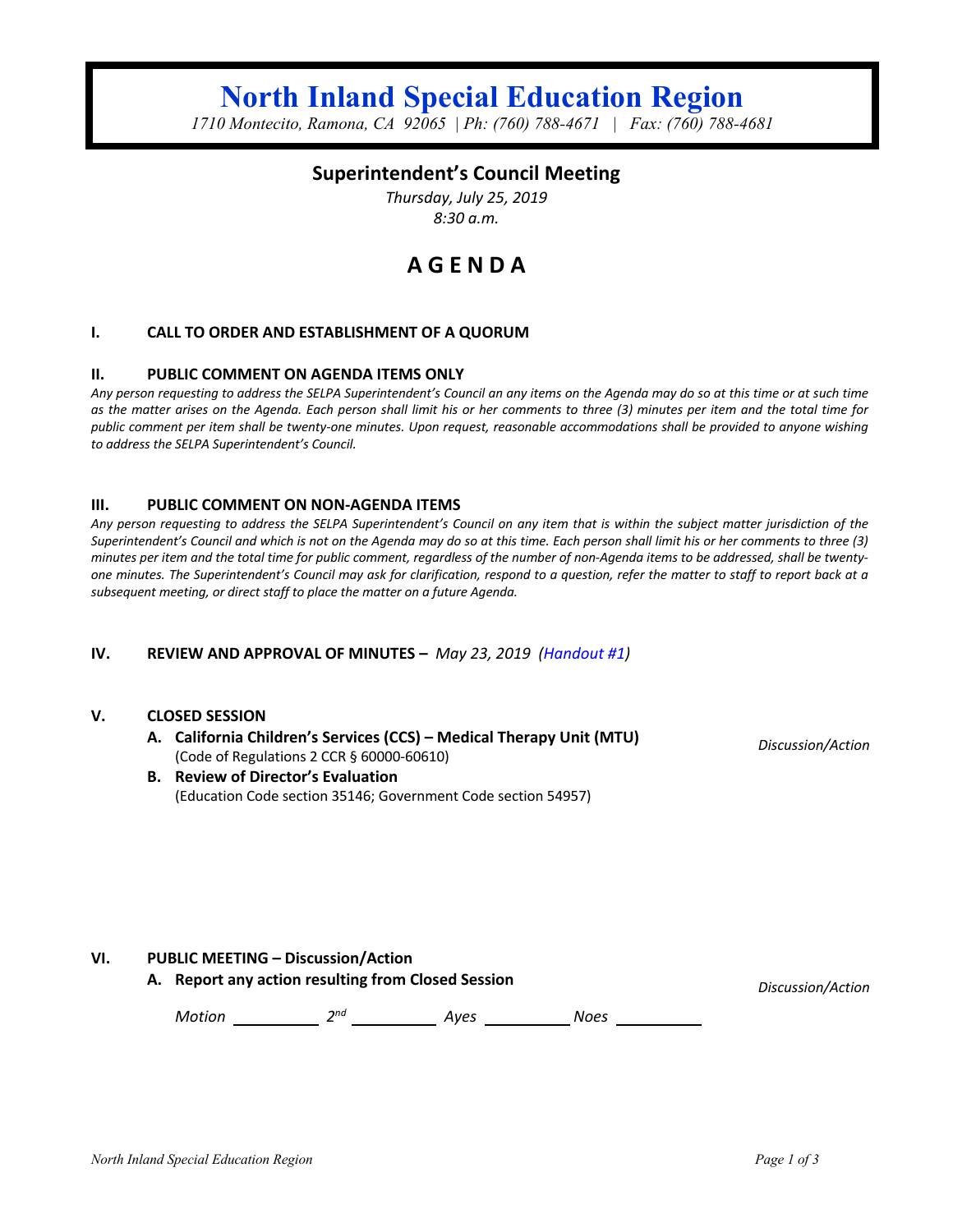| B. 2016-17 NISER Funding Allocation - Annual R3 (Handout #2 at meeting)<br>The 2016-17 NISER Funding Allocation Packet will be submitted for review and approval by the Superintendent's<br>Council. |                                                                                                                                                 |  |  |                                                                                                                                                                                                | Discussion/Action |
|------------------------------------------------------------------------------------------------------------------------------------------------------------------------------------------------------|-------------------------------------------------------------------------------------------------------------------------------------------------|--|--|------------------------------------------------------------------------------------------------------------------------------------------------------------------------------------------------|-------------------|
|                                                                                                                                                                                                      |                                                                                                                                                 |  |  |                                                                                                                                                                                                |                   |
| Council.                                                                                                                                                                                             | C. 2017-18 NISER Funding Allocation - Annual R1 (Handout #3 at meeting)<br>$Motion$ $2^{nd}$ $\_\_\_\_$ $Ayes$ $\_\_\_\_\_$ Noes $\_\_\_\_\_\_$ |  |  | The 2017-18 NISER Funding Allocation Packet will be submitted for review and approval by the Superintendent's                                                                                  | Discussion/Action |
|                                                                                                                                                                                                      | D. High Cost Pool Claims Distribution (Handout #4 at meeting)                                                                                   |  |  | The High Cost Pool Claims distribution is being re-submitted for review and approval, due to the<br>change in distribution from the Warner submission. The recommendations from the Operations | Discussion/Action |
|                                                                                                                                                                                                      | Committee is to approve the revised distribution.                                                                                               |  |  |                                                                                                                                                                                                |                   |
|                                                                                                                                                                                                      | Motion 2 <sup>nd</sup> 2 <sup>nd</sup> Ayes 2008 Noes                                                                                           |  |  |                                                                                                                                                                                                |                   |
| Council.                                                                                                                                                                                             | E. 2018-19 NISER Funding Allocation - P2 (Handout #5 at meeting)<br>$Motion$ $2^{nd}$ $\_\_\_\_$ $Ayes$ $\_\_\_\_\_$ Noes $\_\_\_\_\_\_$        |  |  | The 2018-19 NISER Funding Allocation Packet will be submitted for review and approval by the Superintendent's                                                                                  | Discussion/Action |
| Council.                                                                                                                                                                                             | F. 2019-20 NISER Funding Allocation - Projected P2 (Handout #6 at meeting)                                                                      |  |  | The 2019-20 NISER Funding Allocation Packet will be submitted for review and approval by the Superintendent's                                                                                  | Discussion/Action |
| G. Base Proration Factor History (Handout #7 at meeting)<br>A Review of the updated data for the Base Proration Factor.                                                                              |                                                                                                                                                 |  |  |                                                                                                                                                                                                | Discussion        |
|                                                                                                                                                                                                      |                                                                                                                                                 |  |  |                                                                                                                                                                                                |                   |